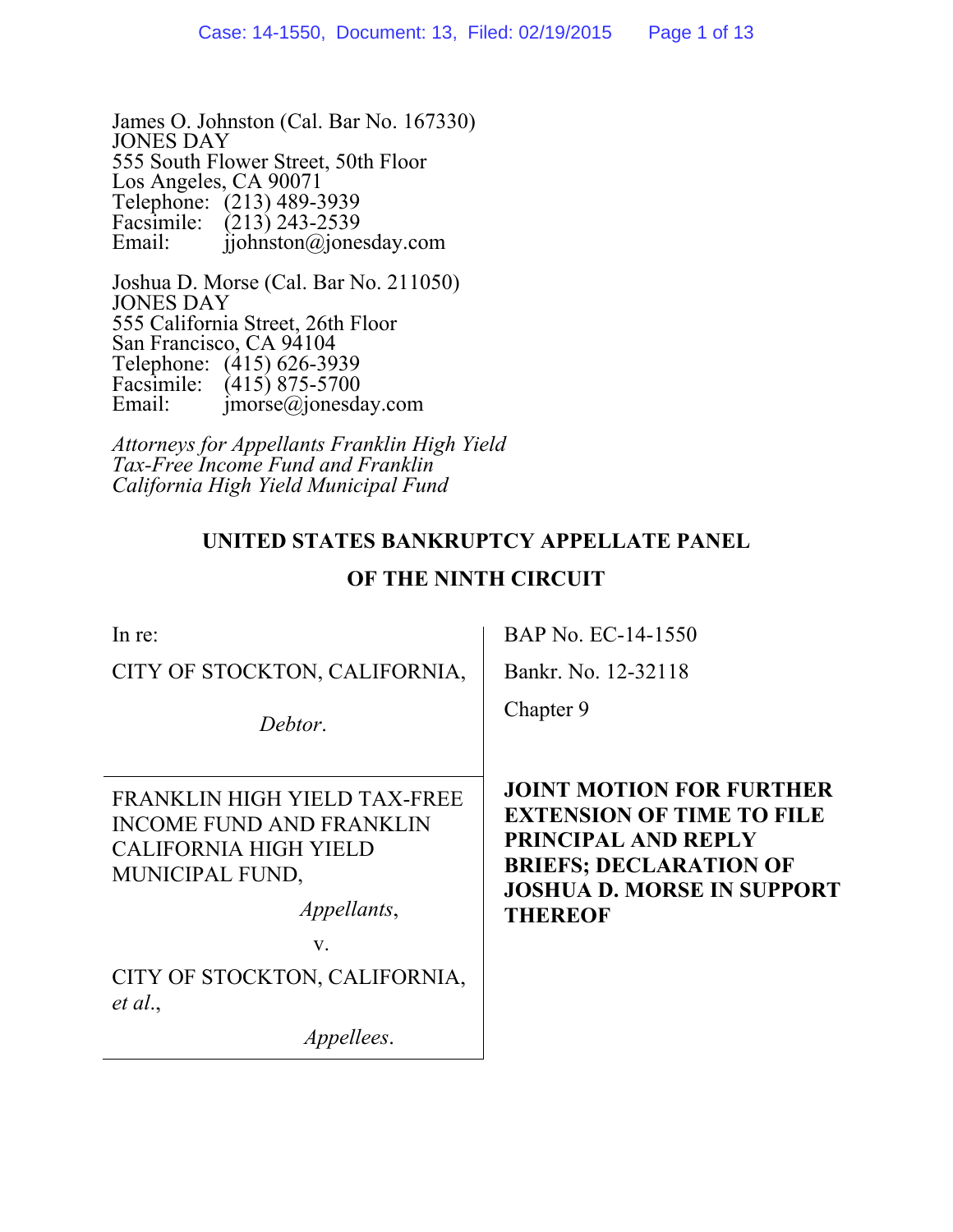### **INTRODUCTION**

Appellants Franklin High Yield Tax-Free Income Fund and Franklin California High Yield Municipal Fund (collectively, "Franklin") and appellee City of Stockton, California (the "City") hereby jointly move for a three-week extension of the briefing deadlines established in this appeal so that (a) Franklin may file its opening brief and excerpts of the record on or before March 23, 2015; (b) the City and other appellees interested in participating in this appeal may file their responsive briefs and supplemental excerpts of the record on or before May 28, 2015; and (c) Franklin may file its reply brief on or before June 25, 2015. This is the second request for an extension; the first request was also jointly made.

#### **BACKGROUND**

On December 1, 2014, this Court entered the *Briefing Order*,<sup>1</sup> which required Franklin's opening brief to be filed by January 15, 2015, and other briefs to be filed thereafter. Due to delay in entry of a confirmation order, on December 17, 2014, Franklin and the City filed the *Joint Motion For Extension Of Time To File Principal And Reply Briefs*<sup>2</sup> (the "*Initial Motion*"), seeking an extension of those briefing deadlines.

On January 12, 2015, the Court granted the relief requested in the Initial Motion, entering the *Order Re Motion For Extension Of Time And To Exceed* 

<sup>1</sup> [B.A.P. Docket No. 3].

<sup>2</sup> [B.A.P. Docket No. 9]. Capitalized terms are as defined in the Initial Motion.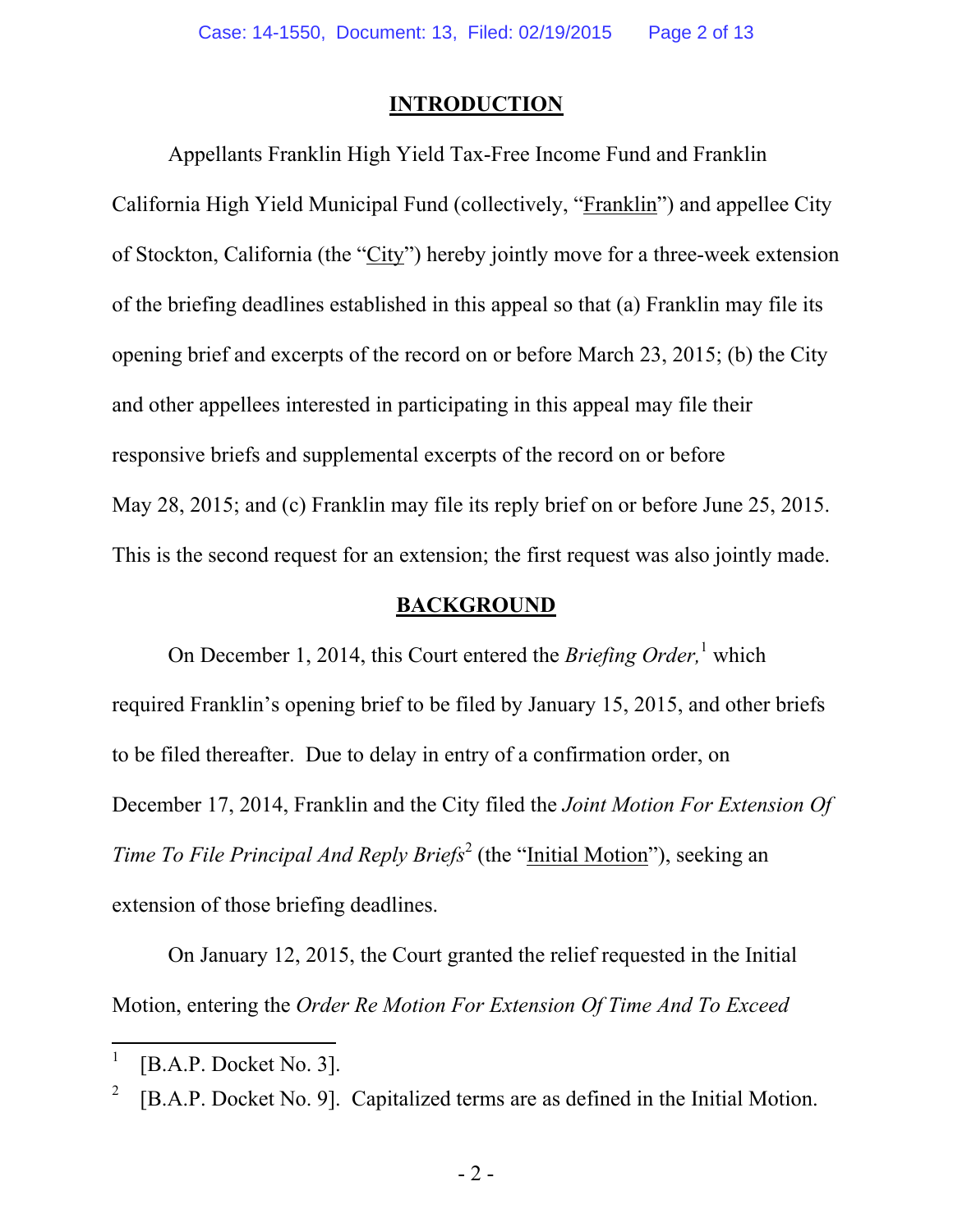*Word Limit Requirements* (the "Scheduling Order").<sup>3</sup> Pursuant to the Scheduling Order, Franklin's principal brief and excerpts of the record are now required to be filed on or before March 2, 2015, responsive briefs and supplemental excerpts of the record by any appellees are to be filed on or before May 7, 2015, and Franklin's reply brief is to be filed on or before June 4, 2015.

At the time of the Initial Motion, the Bankruptcy Court had issued an oral ruling confirming the Plan but had not issued a written opinion or entered a confirmation order. Franklin and the City anticipated that the Bankruptcy Court would enter a confirmation order in sufficient time to enable this appeal to proceed within the briefing deadlines established by the Scheduling Order.

The Bankruptcy Court, however, ultimately did not enter a confirmation order until February 4, 2015, at which time the Court entered the *Order Confirming First Amended Plan For The Adjustment Of Debts Of City Of Stockton, California, As Modified (August 8, 2014)*<sup>4</sup> (the "*Confirmation Order*") and the *Opinion Regarding Confirmation And Status Of CalPERS*<sup>5</sup> (the "*Opinion*").

 $\overline{a}$ 

5 [Bankr. Docket No. 1873].

<sup>3</sup> [B.A.P. Docket No. 12]. That order also approved the relief requested by Franklin in *Appellants' Motion For Leave To Exceed Word Limit Requirements* [B.A.P. Docket No. 10].

<sup>4</sup> [Bankr. Docket No. 1875].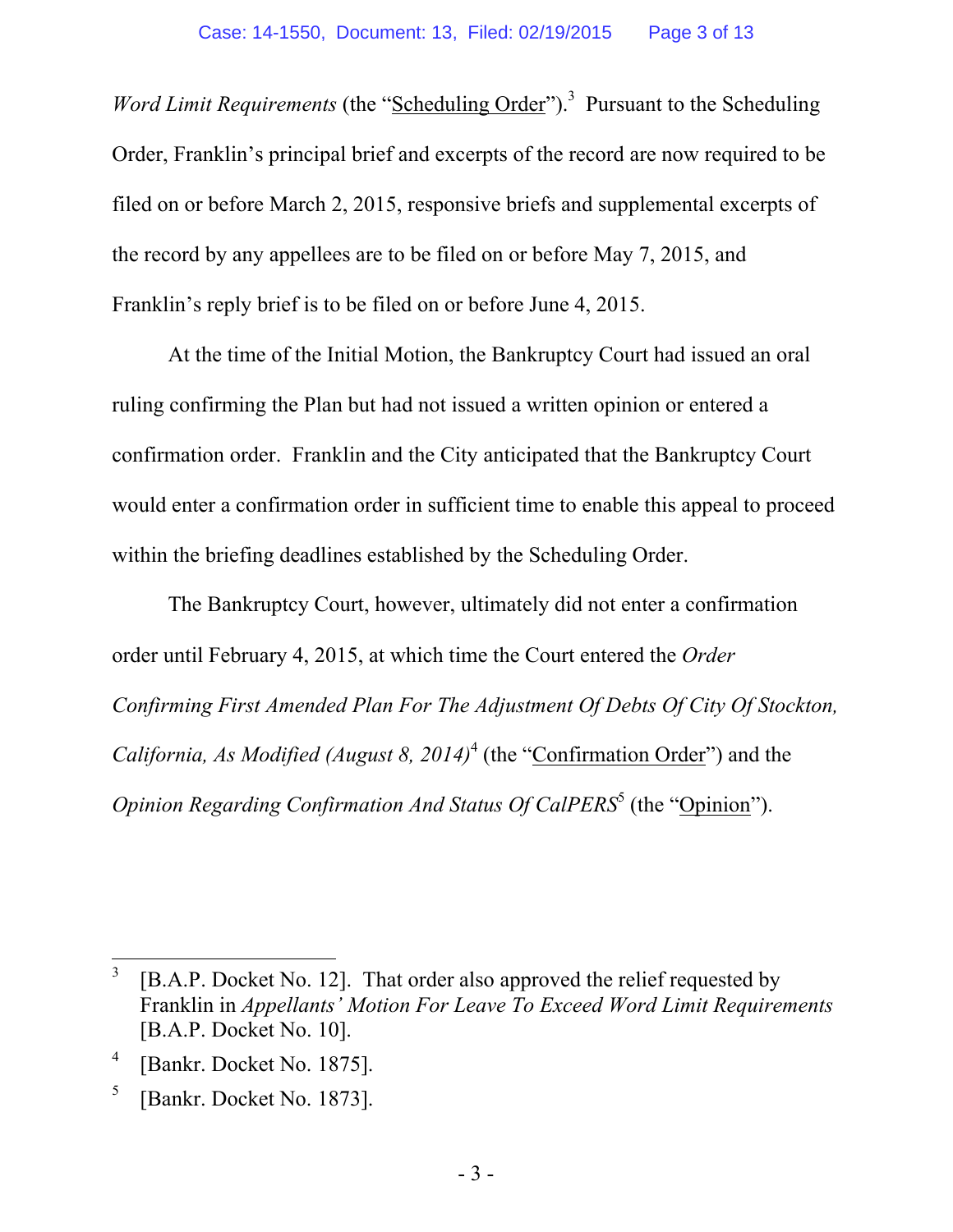Thereafter, on February 11, 2015, the City filed a motion to amend the Opinion pursuant to Bankruptcy Rule  $7052<sup>6</sup>$  The City's motion is scheduled to be heard by the Bankruptcy Court on February 25, 2015. By operation of Bankruptcy Rule  $8002(b)(1)(A)$ , the time for appeal of the Confirmation Order will not elapse until fourteen days after the Bankruptcy Court rules upon the City's motion.

Accordingly, although the Confirmation Order has now been entered and the Opinion issued, the record below remains open and in flux. Among other things, the time to appeal the Confirmation Order has not yet elapsed and the full appellate record has not been (and cannot be) designated or delivered to the Court. Moreover, the Bankruptcy Court may choose to amend the Opinion as a result of the City's motion. Because that motion will not be heard until February 25, 2015 (and ultimately may not be acted upon until a later date), the Confirmation Order will not become a final order until *after* the current March 2, 2015, deadline for Franklin to file its principal brief and excerpts of the record.

### **ARGUMENT**

March 2, 2015, is the current deadline for Franklin to file its principal brief and excerpts of the record. Responsive briefs and supplemental excerpts of the record are to be filed on or before May 7, 2015, and Franklin's reply brief is to be

<sup>6</sup> [Bankr. Docket No. 1889].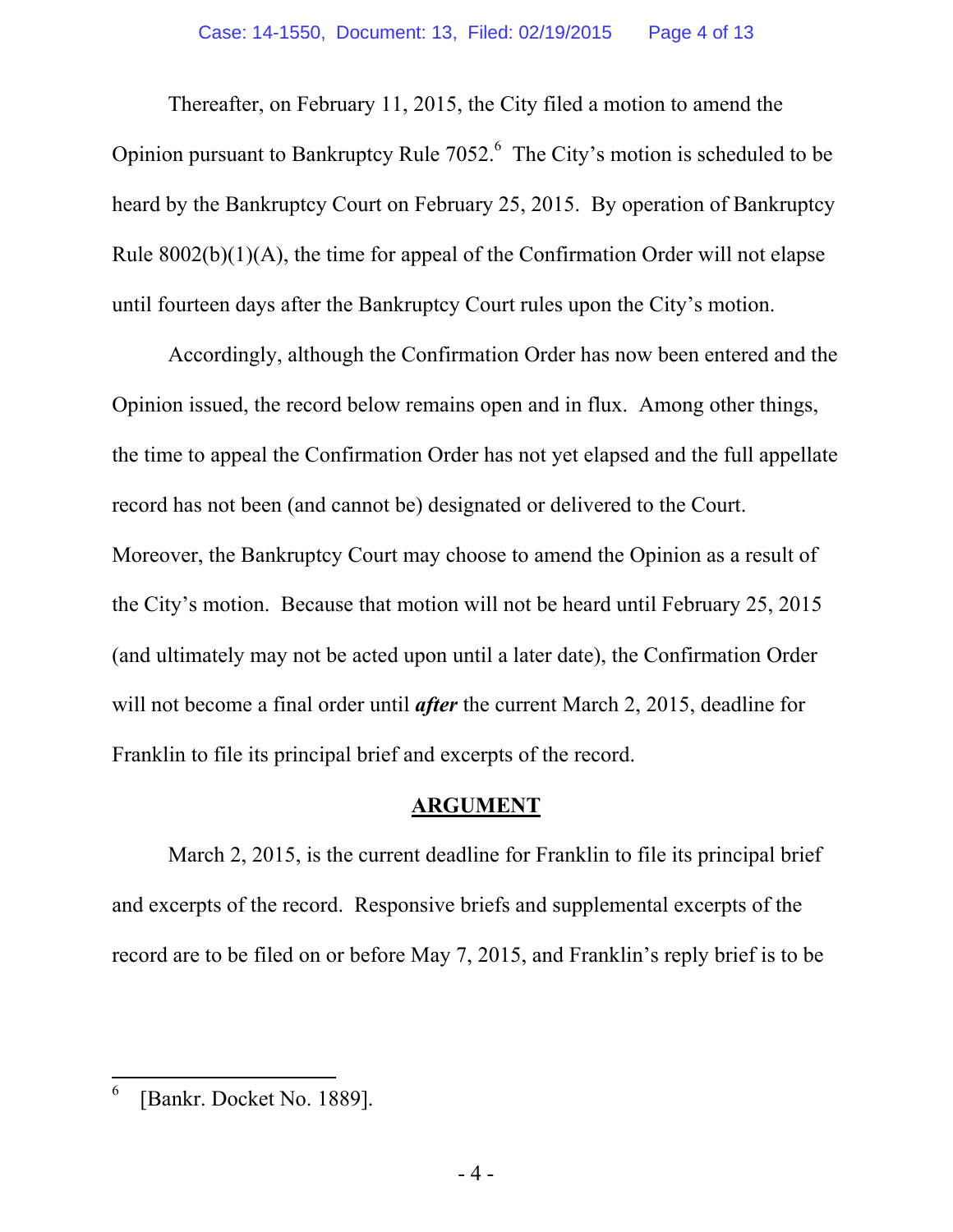filed on or before June 4, 2015. Those deadlines no longer are appropriate due to the state of the proceedings before the Bankruptcy Court.

Because the Confirmation Order has not yet become final and the City's motion to amend the Opinion will not be heard until February 25, 2015, the record below is not complete and has not been (and cannot be) designated or transmitted to the Court. Further, due to the possibility that the Opinion may be modified as a result of the City's pending motion to amend, it is impossible for Franklin to ascertain the exact decision from which its appeal is being taken. Moreover, because the time to appeal the Confirmation Order will not have elapsed by March 2, 2015, it is possible that parties other than Franklin might file an appeal after the date on which Franklin currently is required to file its opening brief.

As a consequence, relief from the current briefing deadlines is warranted under the circumstances. Specifically, three-week extensions of the briefing deadlines should allow adequate time for the Opinion to be amended (should the Bankruptcy Court choose to do so), the Confirmation Order to become a final order, and the appellate record to be designated and transmitted. Accordingly, pursuant to Ninth Circuit BAP Rule 8018(a)-1, Franklin and the City request extension of the briefing deadlines for this appeal as follows: (a) Franklin's opening brief and excerpts of the record may be filed on or before March 23, 2015; (b) the responsive briefs and supplemental excerpts of the record of the City and

- 5 -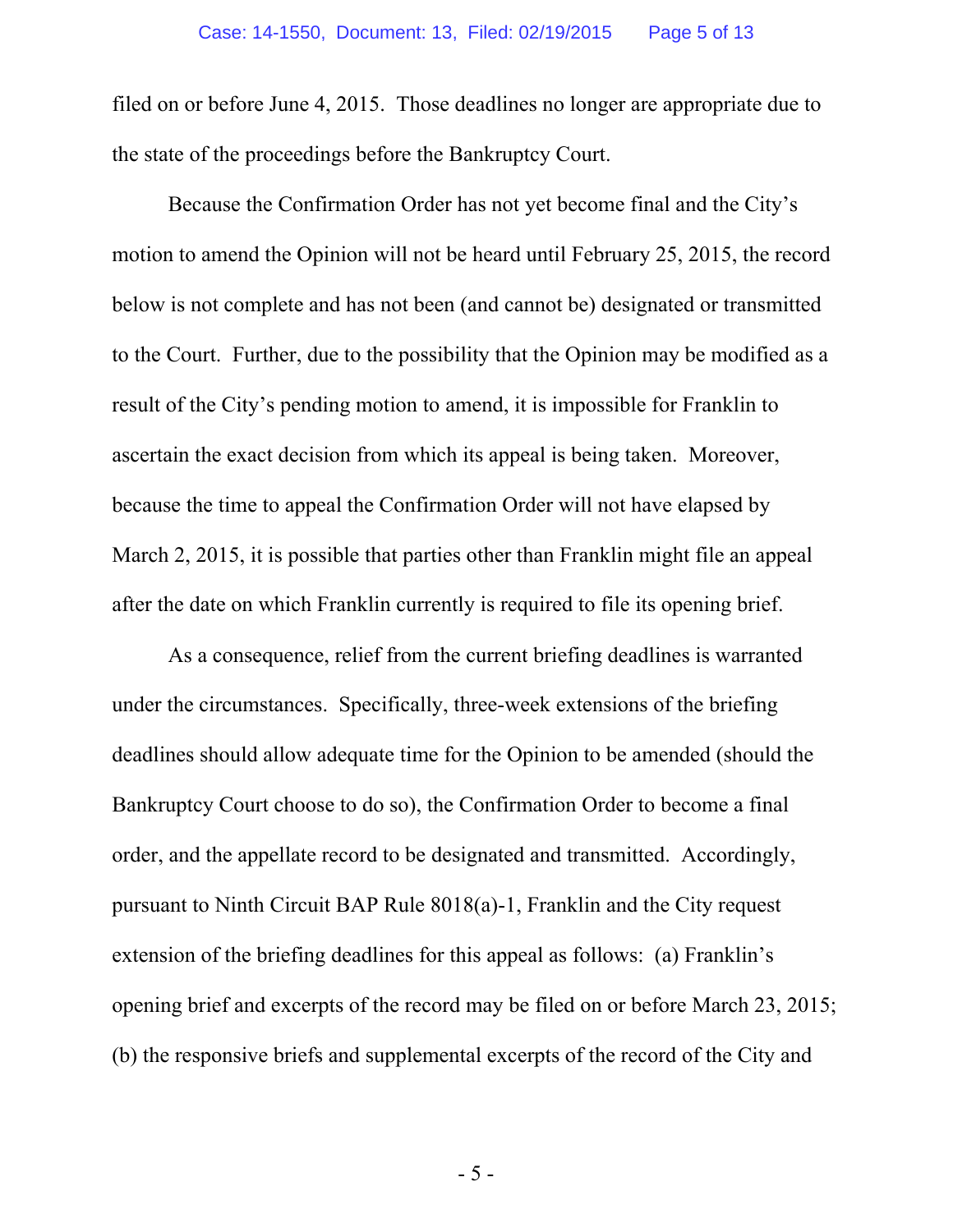any other appellees may be filed on or before May 28, 2015; and (c) Franklin's reply brief may be filed on or before June 25, 2015.

In the event that the Confirmation Order does not become final sufficiently before the proposed extended deadline for Franklin's opening brief, or in the event that another party initiates an appeal of the Confirmation Order, these proposed deadlines may need to be extended further. Franklin and City each reserve the right to seek an additional extension should circumstances warrant.

## **CONCLUSION**

Franklin and the City respectfully request that the Court further extend the briefing deadlines established in this appeal as set forth above, subject to further extension should circumstances warrant.

Dated: February 19, 2015 JONES DAY

 By: */s/ James Johnston*  James O. Johnston Joshua D. Morse

> *Attorneys for Appellants Franklin High Yield Tax-Free Income Fund and Franklin California High Yield Municipal Fund*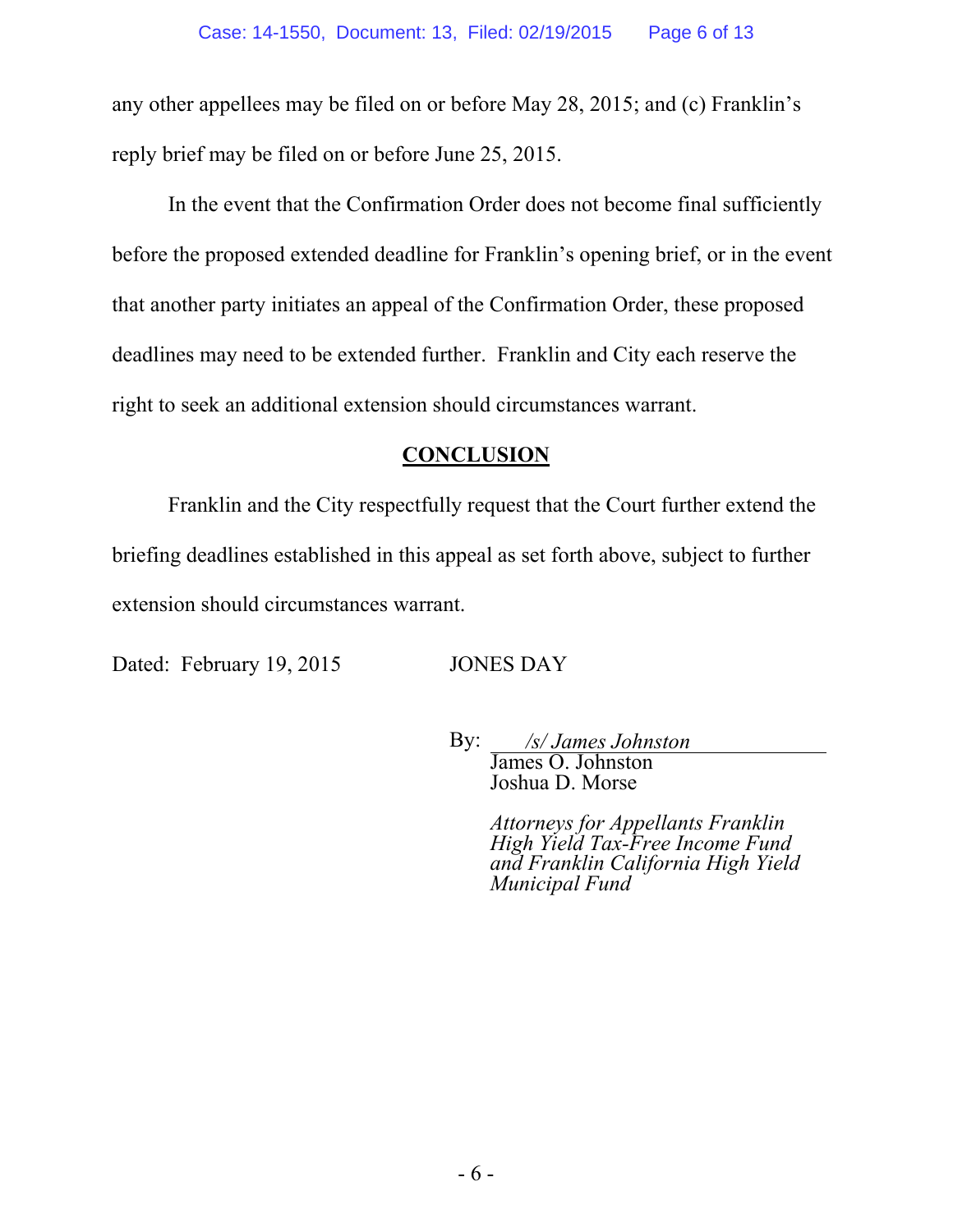#### Dated: February 19, 2015 ORRICK, HERRINGTON & SUTCLIFFE LLP

By: */s/ Marc A. Levinson* 

Marc A. Levinson Norman C. Hile Patrick B. Bocash

*Attorneys for Appellee City of Stockton, California*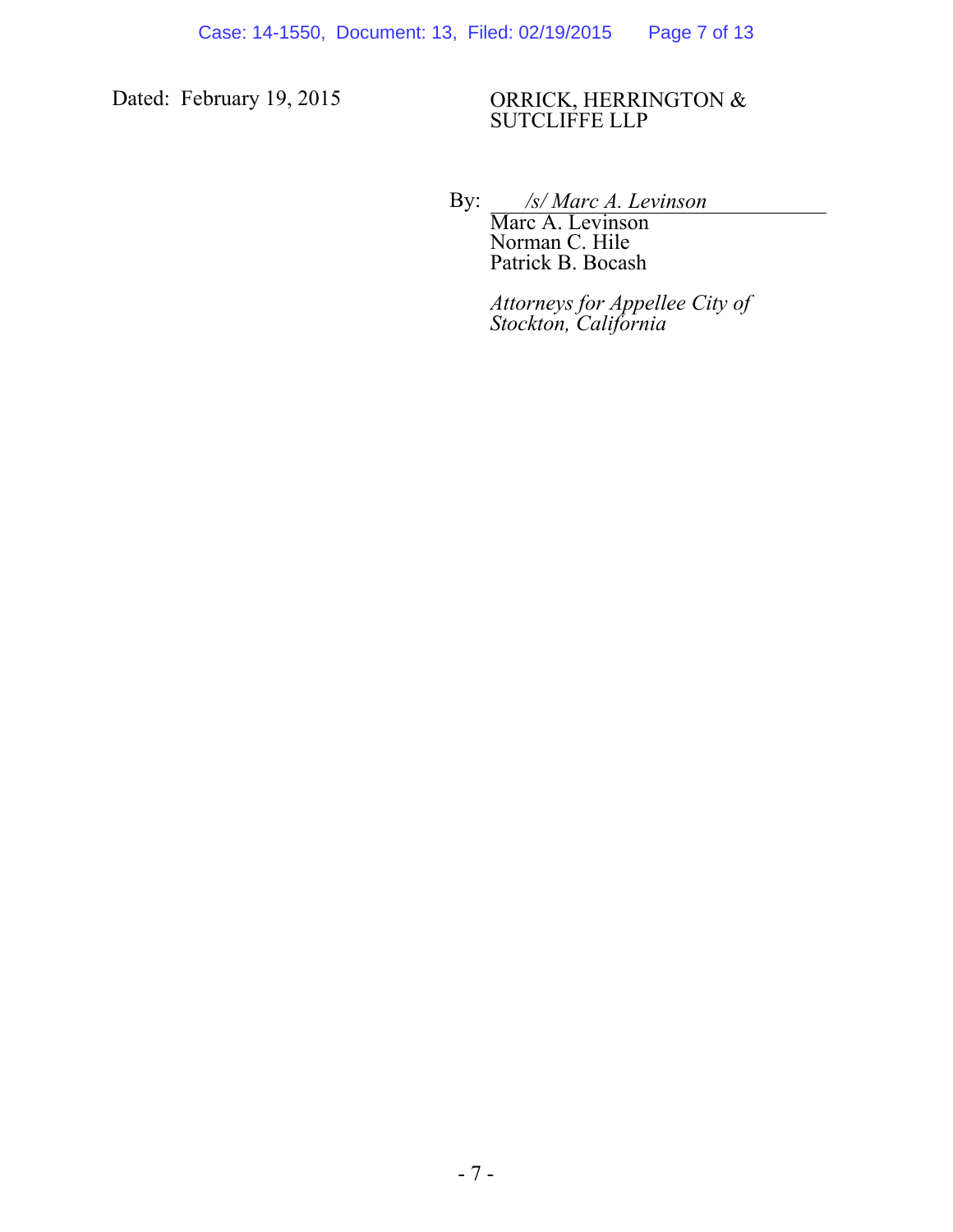James O. Johnston (Cal. Bar No. 167330) Charlotte S. Wasserstein (Cal. Bar. No. 279442) JONES DAY 555 South Flower Street, 50th Floor Los Angeles, CA 90071 Telephone: (213) 489-3939 Facsimile:  $(213)$  243-2539<br>Email: ijohnston@ione  $\hat{\mathbf{i}}$ iohnston $\hat{\mathbf{\omega}}$ jonesday.com

Joshua D. Morse (Cal. Bar No. 211050) JONES DAY 555 California Street, 26th Floor San Francisco, CA 94104 Telephone: (415) 626-3939 Facsimile:  $(415) 875-5700$ <br>Email: imorse@ionesda  $imorse@jonesday.com$ 

*Attorneys for Appellants Franklin High Yield Tax-Free Income Fund and Franklin California High Yield Municipal Fund* 

# **UNITED STATES BANKRUPTCY APPELLATE PANEL**

# **OF THE NINTH CIRCUIT**

| In re:                                                                                                             | BAP No. EC-14-1550                                                                                                                                                 |
|--------------------------------------------------------------------------------------------------------------------|--------------------------------------------------------------------------------------------------------------------------------------------------------------------|
| CITY OF STOCKTON, CALIFORNIA,                                                                                      | Bankr. No. 12-32118                                                                                                                                                |
| Debtor.                                                                                                            | Chapter 9                                                                                                                                                          |
| FRANKLIN HIGH YIELD TAX-FREE<br><b>INCOME FUND AND FRANKLIN</b><br><b>CALIFORNIA HIGH YIELD</b><br>MUNICIPAL FUND, | DECLARATION OF JOSHUA D.<br><b>MORSE IN SUPPORT OF JOINT</b><br><b>MOTION FOR FURTHER</b><br><b>EXTENSION OF TIME TO FILE</b><br><b>PRINCIPAL AND REPLY BRIEFS</b> |
| <i>Appellants,</i>                                                                                                 |                                                                                                                                                                    |
| V.                                                                                                                 |                                                                                                                                                                    |
| CITY OF STOCKTON, CALIFORNIA,<br>et al.,                                                                           |                                                                                                                                                                    |
| <i>Appellees.</i>                                                                                                  |                                                                                                                                                                    |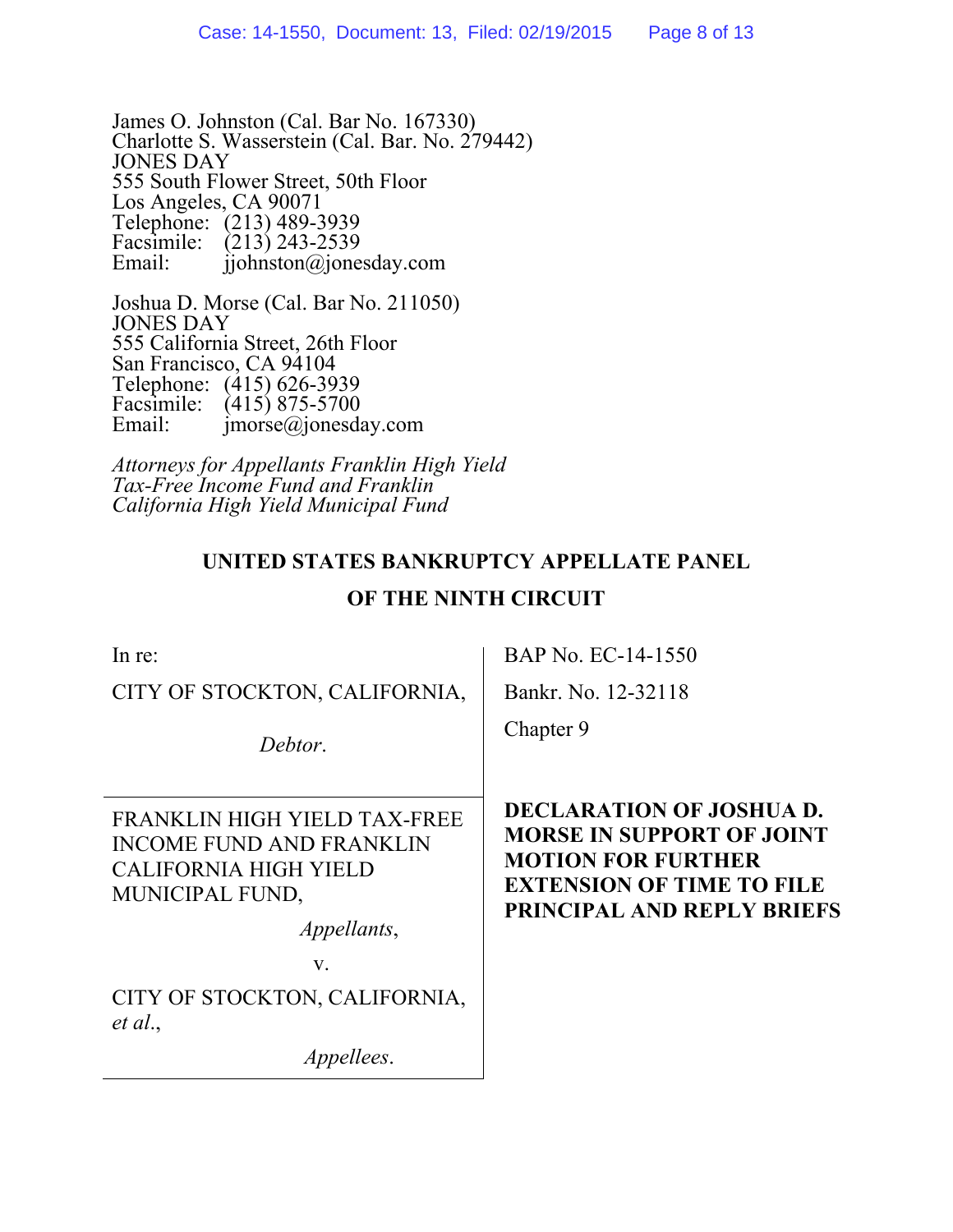## **DECLARATION OF JOSHUA D. MORSE**

I, Joshua D. Morse, hereby declare:

1. I am an attorney licensed to practice law in California and admitted to practice before, among other courts, the United States Court of Appeals for the Ninth Circuit. I am an attorney with the firm of Jones Day, counsel of record for Appellants Franklin High Yield Tax-Free Income Fund and Franklin California High Yield Municipal Fund (collectively, "Franklin"). I make this declaration pursuant to Ninth Circuit BAP Rule 8018(a)-1(b)(1) and Bankruptcy Rule 8013(a)(2)(C) in support of the *Joint Motion For Further Extension Of Time To File Principal And Reply Briefs* (the "Motion").<sup>1</sup>

2. I have personal knowledge of the facts set forth herein and if called as a witness I could testify competently to such facts.

3. The relief requested in the Motion, which is the second request for such relief, is being sought jointly by Franklin and the City.

4. On December 1, 2014, this Court entered the *Briefing Order*,<sup>2</sup> which required Franklin's opening brief to be filed by January 15, 2015, and other briefs to be filed thereafter. Due to delay in entry of a confirmation order, on

<sup>1</sup> Initially capitalized terms not defined herein shall have the meaning set forth in the Motion.

<sup>2</sup> [B.A.P. Docket No. 3].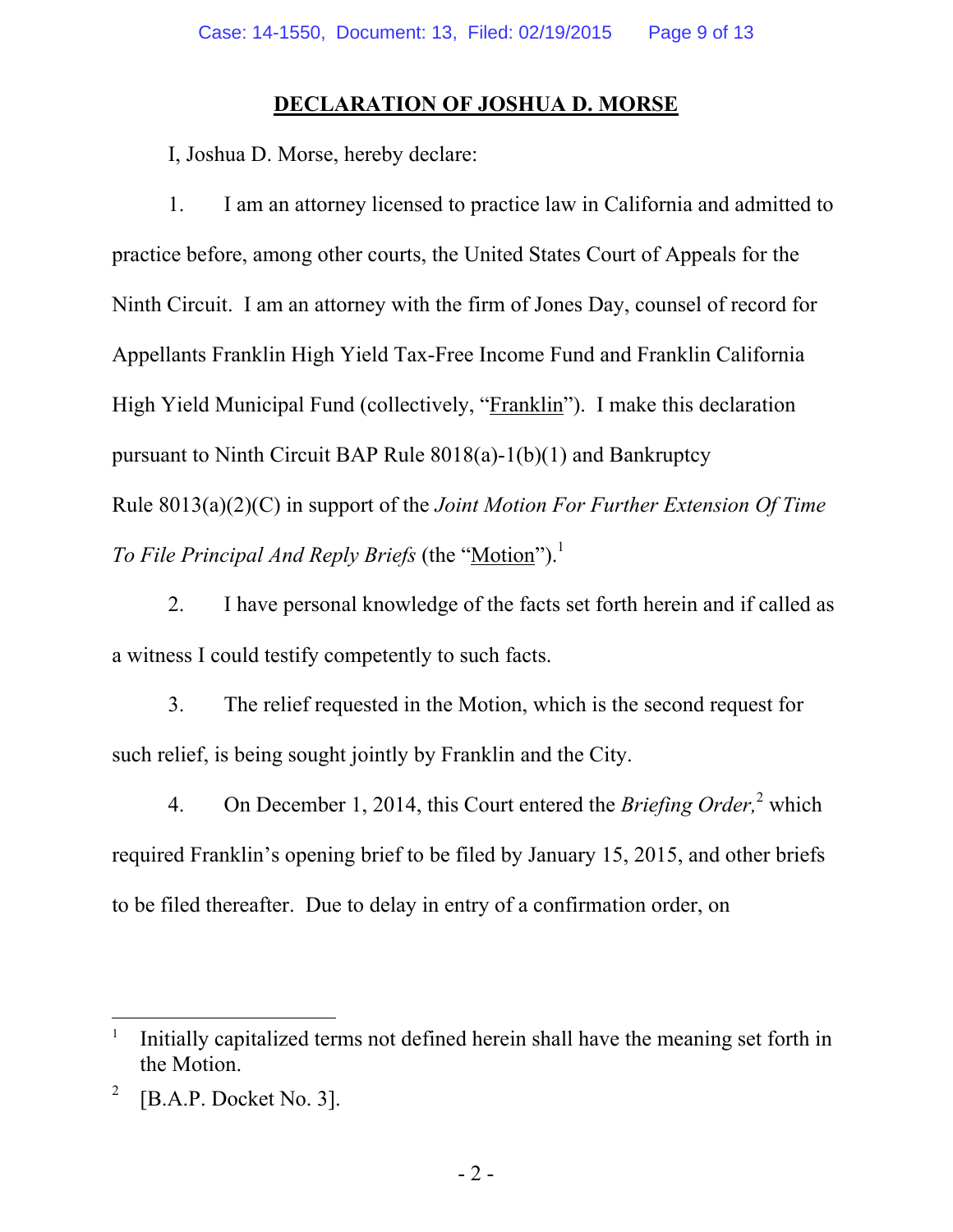December 17, 2014, Franklin and the City filed the Initial Motion<sup>3</sup>, seeking an extension of those briefing deadlines.

5. On January 12, 2015, the Court granted the relief requested in the Initial Motion, entering the Scheduling Order.<sup>4</sup> Pursuant to the Scheduling Order, Franklin's principal brief and excerpts of the record are now required to be filed on or before March 2, 2015, responsive briefs and supplemental excerpts of the record by any appellees are to be filed on or before May 7, 2015, and Franklin's reply brief is to be filed on or before June 4, 2015.

6. At the time of the Initial Motion, the Bankruptcy Court had issued an oral ruling confirming the Plan but had not issued a written opinion or entered a confirmation order. Franklin and the City anticipated that the Bankruptcy Court would enter a confirmation order in sufficient time to enable this appeal to proceed within the briefing deadlines established by the Scheduling Order.

7. The Bankruptcy Court, however, ultimately did not enter a confirmation order until February 4, 2015, at which time the Court entered the Confirmation Order<sup>5</sup> and the Opinion.<sup>6</sup>

5 [Bankr. Docket No. 1875].

 $\overline{a}$ 

6 [Bankr. Docket No. 1873].

<sup>3</sup> [B.A.P. Docket No. 9]. Capitalized terms are as defined in the Initial Motion.

<sup>4</sup> [B.A.P. Docket No. 12]. That order also approved the relief requested by Franklin in *Appellants' Motion For Leave To Exceed Word Limit Requirements* [B.A.P. Docket No. 10].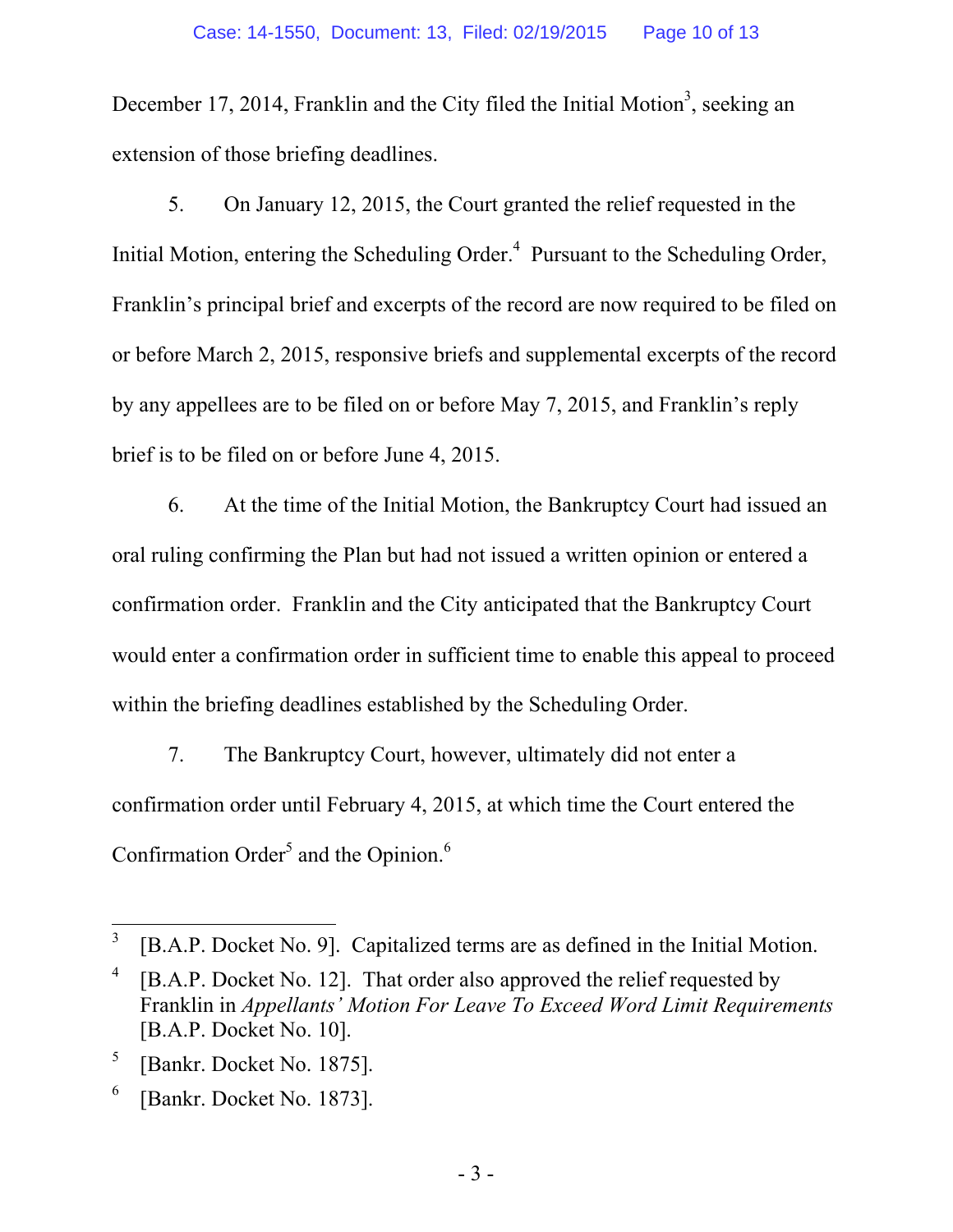8. Thereafter, on February 11, 2015, the City filed a motion to amend the Opinion pursuant to Bankruptcy Rule  $7052$ .<sup>7</sup> The City's motion is scheduled to be heard by the Bankruptcy Court on February 25, 2015. By operation of Bankruptcy Rule  $8002(b)(1)(A)$ , the time for appeal of the Confirmation Order will not elapse until fourteen days after the Bankruptcy Court rules upon the City's motion.

9. Accordingly, although the Confirmation Order has now been entered and the Opinion issued, the record below remains open and in flux. Among other things, the time to appeal the Confirmation Order has not yet elapsed and the full appellate record has not been (and cannot be) designated or delivered to the Court. Moreover, the Bankruptcy Court may choose to amend the Opinion as a result of the City's motion. Because that motion will not be heard until February 25, 2015 (and ultimately may not be acted upon until a later date), the Confirmation Order will not become a final order until *after* the current March 2, 2015, deadline for Franklin to file its principal brief and excerpts of the record.

I hereby declare under penalty of perjury under the laws of the State of California and the United States of America that the foregoing is true and correct. This Declaration was signed on February 19, 2015, at San Francisco, California.

> By: */s/ Joshua D. Morse*  Joshua D. Morse

<sup>7</sup> [Bankr. Docket No. 1889].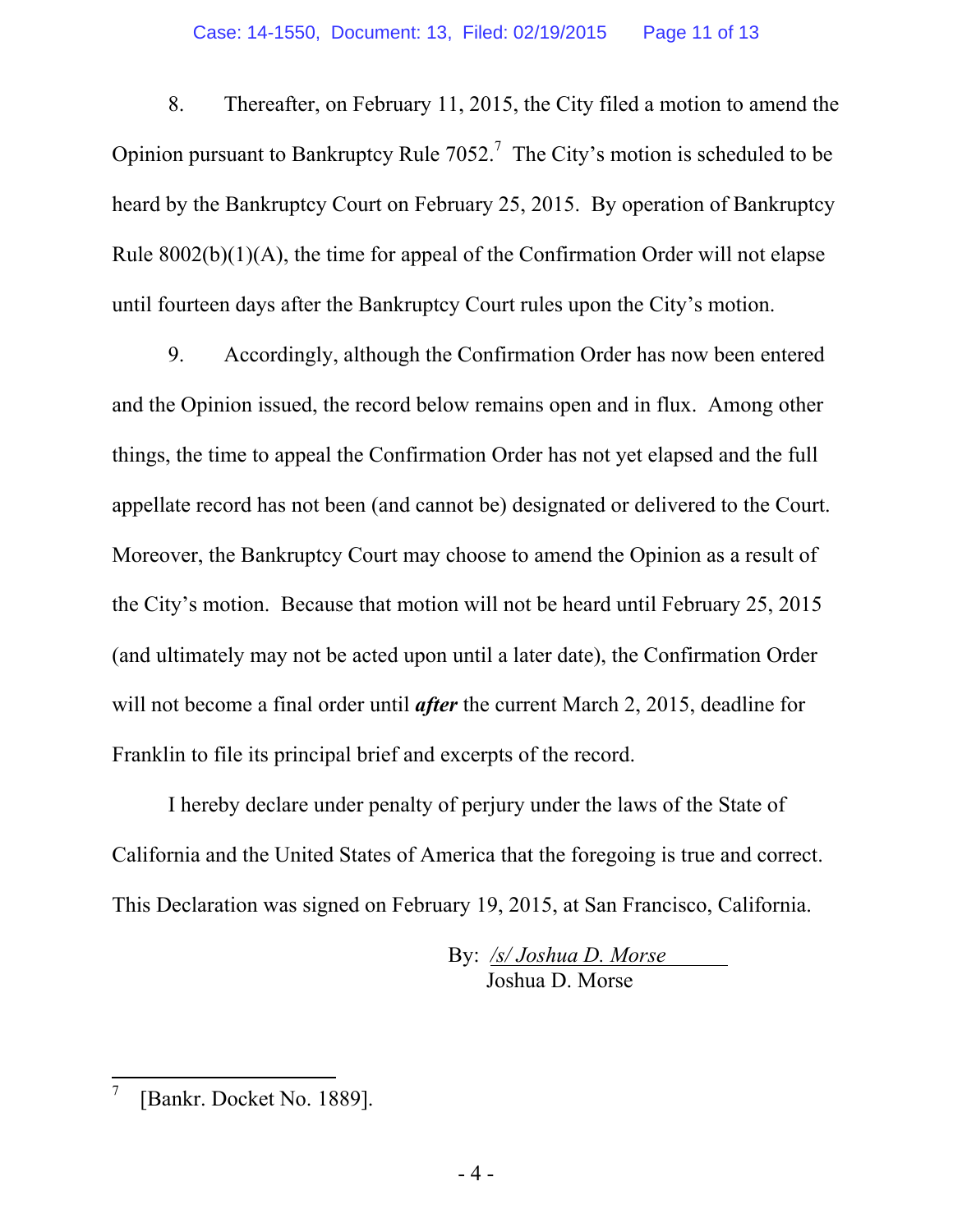## **CERTIFICATE OF SERVICE**

 I hereby certify that I electronically filed the foregoing with the Clerk of the Court for the Bankruptcy Appellate Panel for the Ninth Circuit by using the appellate CM/ECF system on February 19, 2015.

Participants in the case who are registered CM/ECF users will be served by

the appellate CM/ECF system.

I further certify that some of the participants in the case are not registered

CM/ECF users. I have mailed the foregoing document by First-Class Mail,

postage prepaid, to the following non-CM/ECF participants:

Assured Guaranty Corp. and Assured Guaranty Municipal Corp. Jeffrey E. Bjork Jennifer A. Ratner Christina M. Craige 555 W 5th St. Los Angeles, CA 90013

Assured Guaranty Corp. and Assured Guaranty Municipal Corp. Christopher J Cox Weil, Gotshal & Manges LLP 201 Redwood Shores Parkway Redwood Shores, CA 94065

Assured Guaranty Corp. and Assured Guaranty Municipal Corp. Guy S. Neal Sidley Austin LLP 1501 K St., N.W. Washington, DC 20005-0000